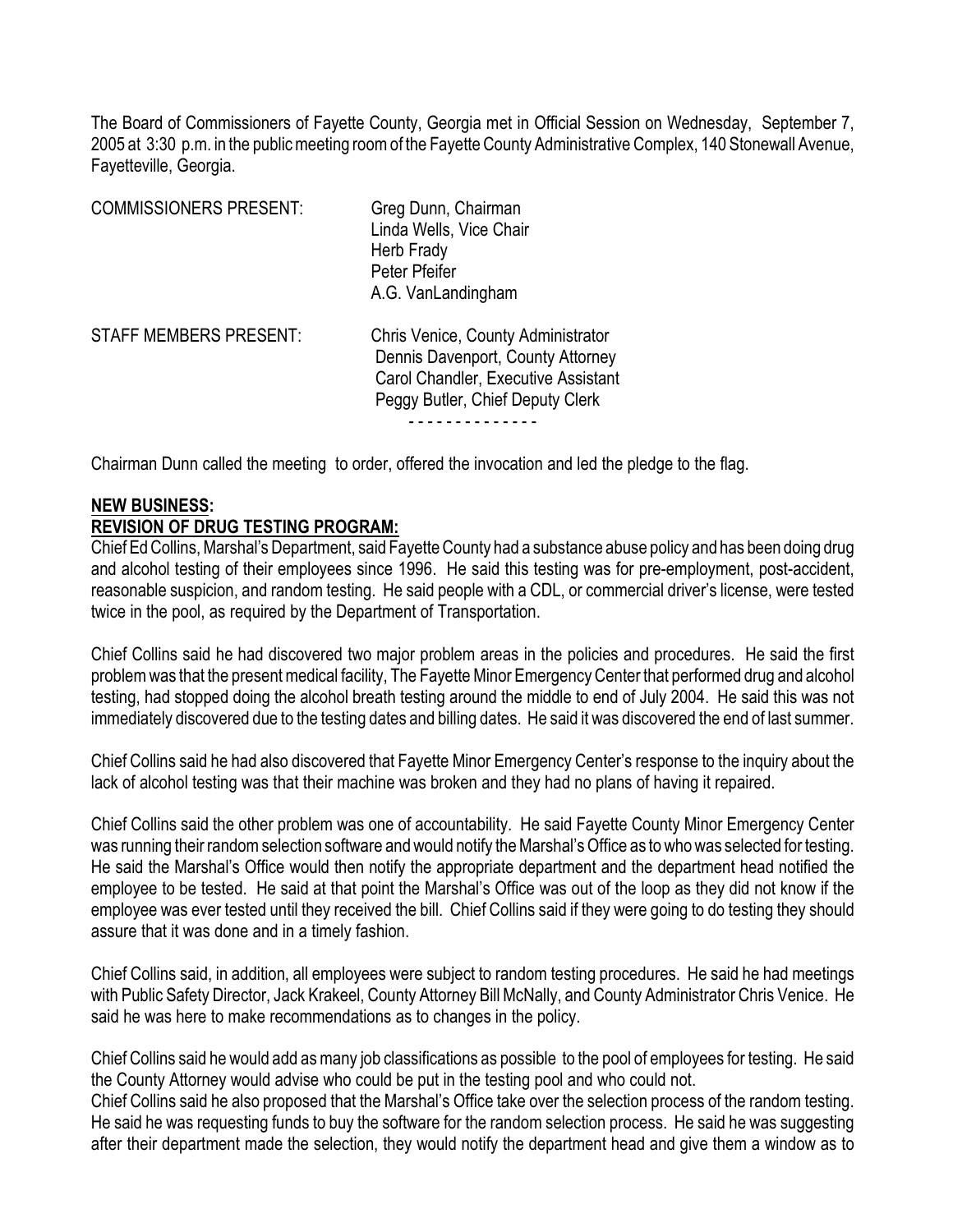when that employee should report, a form would be sent to the place that would be doing the drug testing and after the employee had completed the testing , the form would be signed and returned to the Marshal's Office to do the breath/alcohol testing. He said this would assure there was an immediate record of the testing and the employee would be sent back to their department with a slip stating they had complied.

Chief Collins said he also proposed that a member of the Marshal's Office be sent to the Evidentry Breath Testing Instructors School so that they could train all the deputy marshals as "BATS" - breath alcohol technicians, so that everyone on staff would be able to run these alcohol tests on a 24/7 basis.

Chief Collins stated they had a breath/alcohol machine already in the office that was recently recertified. He said he was asking for funds to buy a second machine so that they would have a backup machine available.

Chief Collins stated that he was proposing to change the breath testing facilitator from Fayette Minor Emergency to either the Peachtree Immediate Care Facility or OccuMed Management Associates. He said the breakdown of costs submitted by each facility were in the Commissioners' meeting notebooks. He said Peachtree Immediate Care costs were slightly lower.

Commissioner Wells asked if there was a reason Chief Collins only had two proposals. Chief Collins said he tried to contact eight laboratories in Fayette County and found that there were only four available to do the testing and when he contacted the four only two submitted proposals.

Commissioner Wells asked what were the doctor certifications for this. Was it a M.D. or a Ph.D? Chief Collins responded that it was a M.D.

Commissioner Wells asked what would be the next step if someone tested positive on this machine. Chief Collins said according to the County Substance Abuse policy, if someone tested positive the employee is referred to Human Resources for appropriate action.

Commissioner Wells stated that Lt. Black would go and take the training and then come back and teach the deputy marshals. She wanted to know if these persons would be considered certified. She wanted to know if Lt. Black would have authorized credentials that he was an instructor. Chief Collins said he would.

Chairman Dunn asked if an employee was picked on a random basis and refused to be tested, was that cause for dismissal. Attorney Davenport said he believed that a failure to cooperate would presume to be a positive test.

Commissioner Wells asked how they would make sure that it was completely random. Chief Collins said the software they were looking at totally picked the names at random. He said some people would have the chance to be picked more often because of their driving license status. He said it generated two lists, random and DOT list, therefore someone could be on both lists at the same time.

Commissioner Wells said she would want the Marshal's Office and Human Resources to put a policy in effect as to the guidelines and how it was used so if someone became disgruntled they could be shown the policy.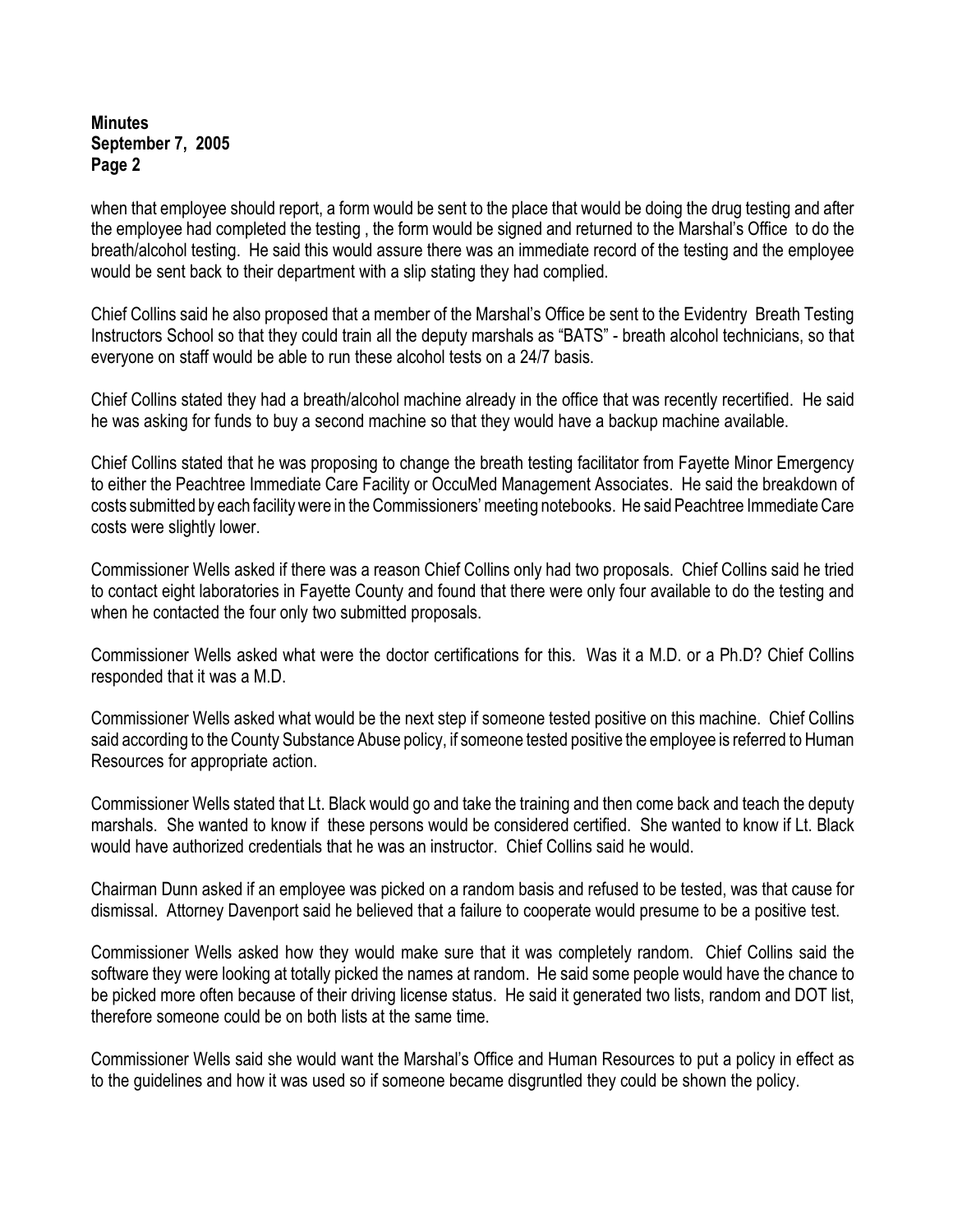Commissioner VanLandingham said he saw that 333 employees were tested the last eight full years. He asked if the proposal was to still test 333 employees. Chief Collins said he took an average of the last eight full years to have a base line to work the figures to see what the cost would be. He said if they increased the employee pool there may be more employees tested. He said right now it was a testing of 50% of the pool.

Commissioner Wells said she thought this was a wonderful way to address the problems that we had not knowing if someone actually appeared for the testing. She said before we did not have checks and balances on the situation. She said she thought this was a wonderful idea as far as the way the plan was to be implemented. She said she supported it completely.

Chairman Dunn stated that they were not being asked to do anything today. He said they had to still select a vendor. He said he was slightly familiar with both agencies mentioned and felt they were both qualified. He said he felt the County would be well served by either one of them.

Commissioner Wells said Chief Collins mentioned earlier that there was a contract with the immediate care people who were doing our testing and that it was a two part contract and they were only fulfilling one portion of that contract. She asked if they had continued to charge the county for both parts. Chief Collins responded that they had not.

Commissioner Frady asked if Chief Collins was requesting money today to get this started. Chief Collins said he was asking that \$6,000 be transferred so that they could send Lt. Black to be trained and to cover other start-up costs.

Motion was made by Commissioner Frady, seconded by Commissioner Pfeifer, to transfer \$6,000 from the general budget fund to start up the drug testing program in the Marshal's Office. Motion carried 5-0. A copy of the proposed changes, identified as "Attachment No. 1", follows these minutes and is made an official part hereof.

### **ELIMINATION OF THE FIREFIGHTER/EMT TRAINEE CLASSIFICATION:**

Fire Chief Jack Krakeel said he was requesting from the Board their consideration of the elimination of the Firefighter/EMT Trainee classification as it applied to entry level employees. He said this issue had existed since 1984. He said they attempted to address the issue in 2000 but the former County Administrator was not in favor of eliminating the cadet class. He said this was readdressed with the former County Administrator in January of 2005 to no avail. He said with the appointment of the current County Administrator he had requested that this issue be readdressed.

Chief Krakeel said there were two reasons he had requested this issue be addressed. The first reason was that over the coarse of the last 20 years the requirements associated with obtaining one's EMT certification have grown substantially. He said historically someone could be trained in under six months, where now it took almost a year to get the EMT certification. He said whereas a number of institutions were offering that training, it was primarily done within the academic arena today. He said that proposed a problem as to when the employee was hired and the next class scheduled became available. He said they had the potential of hiring an employee on January 1 and not able to get them into a class until July or September of that year and then going a full year before they received their EMT certification.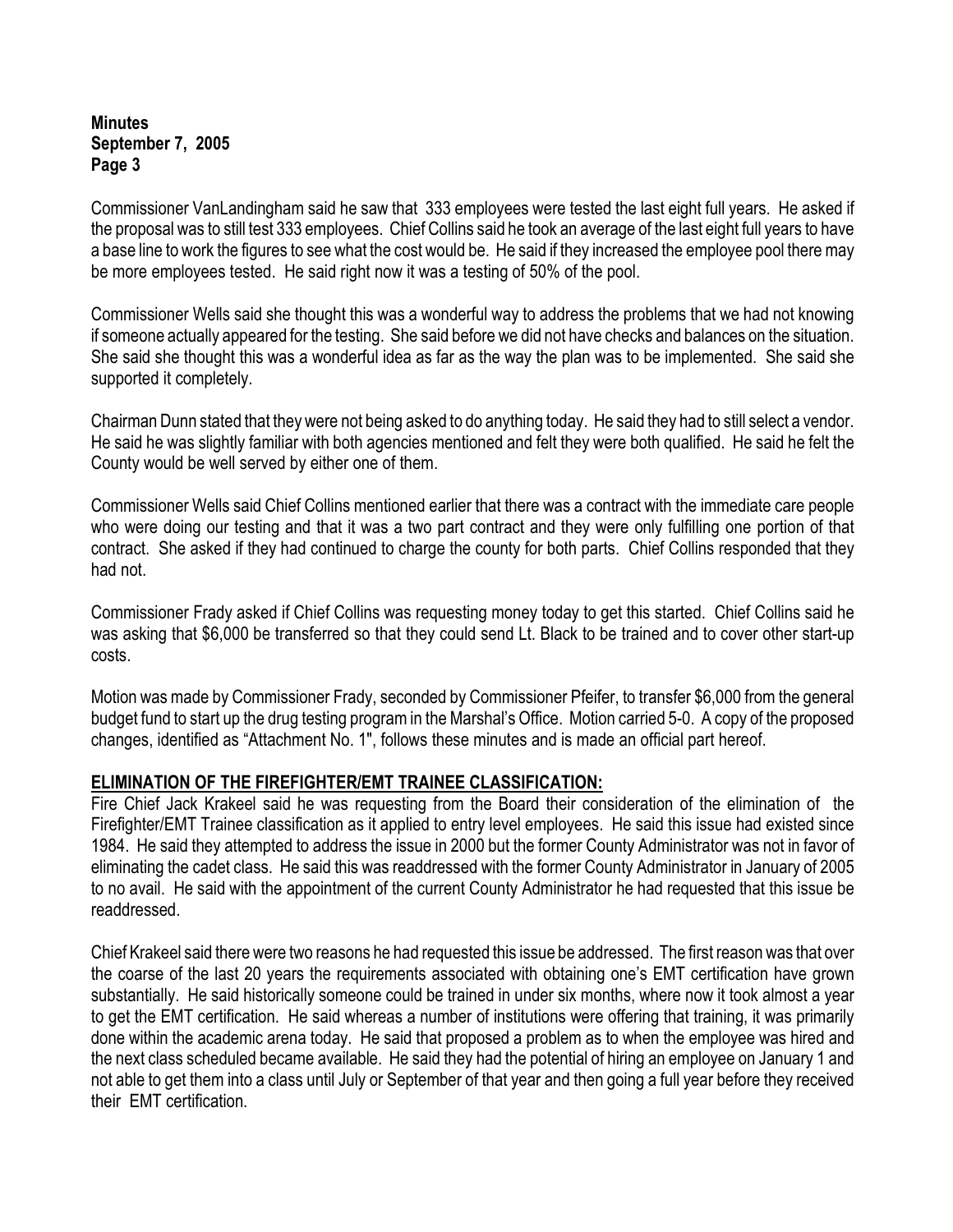Chief Krakeel said once these individuals completed the 12 week firefighter recruitment training provided by the County they received some training in emergency medical service procedures including CPR and became CPR certified. He said the only thing the EMT certification did for the employee and the organization was that it allowed them to function on an ambulance as a driver because state law required a paramedic to be in the patient compartment. He said it was rare that an EMT was in the compartment with the patient. He said they were performing these functions in the field. He said they were assigned a fire apparatus, they went on all medical emergency calls, and they assisted with the care and treatment of patients.

Chief Krakeel said the County was the only organization to his knowledge that required the retainment of the employee in the cadet classification throughout the program until they obtained their EMT certification, which could sometimes take 18 months. He said they did their best to employ individuals that were currently enrolled in EMT school or had their EMT certification. He said that was becoming increasingly difficult. He said he thought this would be a step towards attracting more qualified applicants. He said they were starting out with 80 to 90 applicants and by the time they got through the application process they were down to about 10 or 12 applicants.

Commissioner Wells asked how many of the employees were paramedics and how many did Chief Krakeel want there to be. He responded that they had approximately 45 paramedics. He said their program was to have ALS capability from every fire station. He said that meant a paramedic on every engine company and on their ambulances as required by state law. He said they were pretty close to that capability. He said the paramedic certification was a requirement for promotion. He said once a person was promoted they were required to maintain their certification throughout their career.

Commissioner Wells asked what would be the incentive for the firefighters to get their EMT if this category was eliminated. Chief Krakeel said their employment would be contingent upon them obtaining their EMT certification. He said this was part of the contract they signed with the County that they would become EMT certified at the intermediate level as well as Firefighter NPQ2 certified in order to be retained.

Chairman Dunn asked how much time was allowed for them to obtain this. Chief Krakeel said they had recently modified that policy because of the academic issue. He said it used to be twelve months but was modified because the employee could not impact that decision because of class schedules and classes being full. He said they were put in the first available class. He said the basic EMT certification was a mandatory certification required of all new employees.

Chairman Dunn confirmed that the policy was still in place that if a person finished their training and left the County was reimbursed. Chief Krakeel said that was correct.

Motion was made by Commissioner VanLandingham, seconded by Commissioner Frady, to eliminate the Firefighter/EMT trainee classification. Motion carried 5-0.A copy of the information, identified as "Attachment No. 2", follows these minutes and is made an official part hereof.

### **DISCUSSION OF PERMIT AND INSPECTION DEPARTMENT FEES:**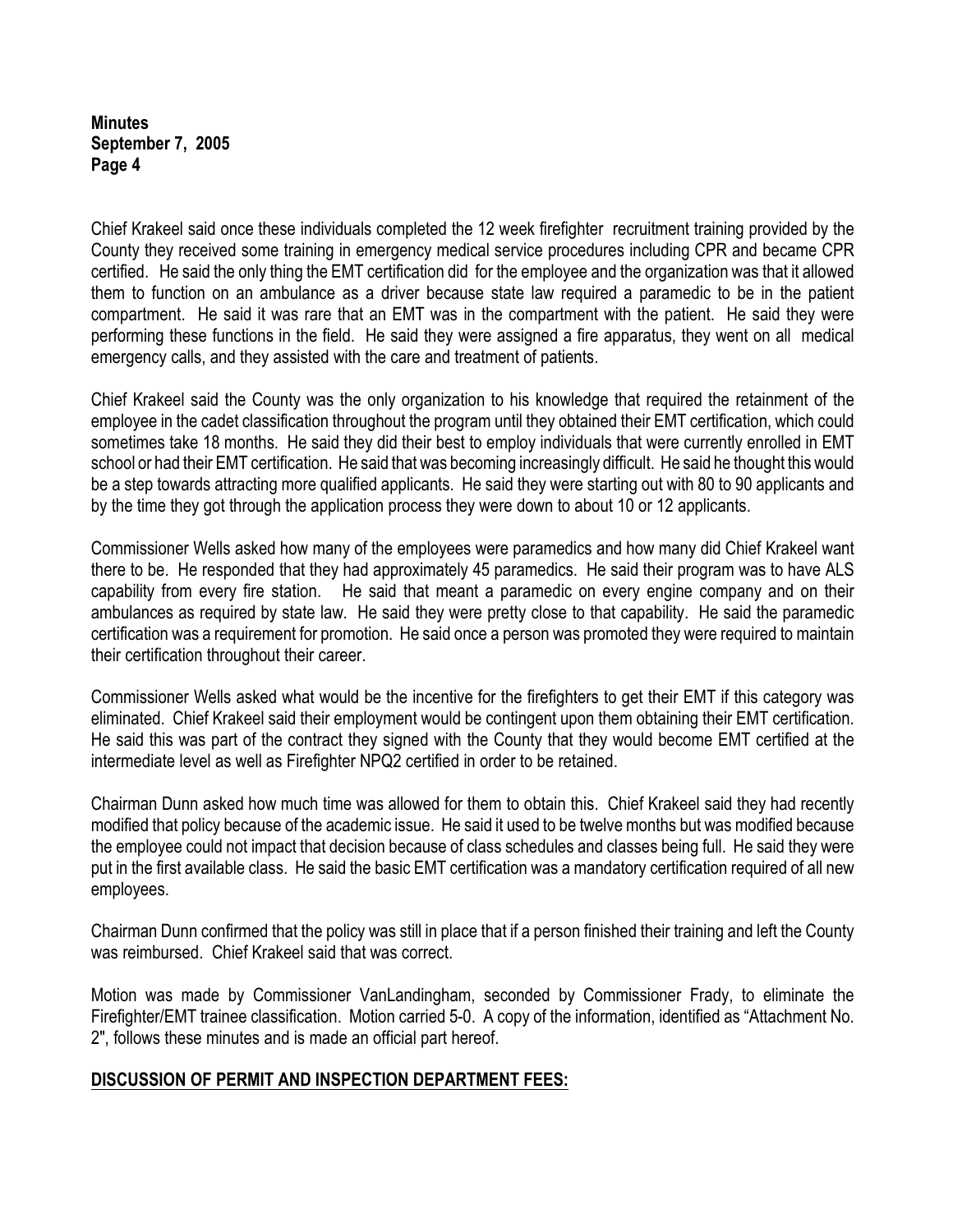Bill Cushing, Acting Director of Permits and Inspections, stated he was purposing an increase in permit fees and reinspection fees. He said he proposed an increase from .17 per square foot to .25 per square foot. He said there would be a \$50 minimum fee for anything 200 square feet or less. He said this fee would also include plumbing, HVAC and electrical fees. He said impact fees would stay the same and stand alone plumbing, HVAC and electrical permits would stay at a \$50 minimum fee. He said he was proposing an increase in swimming pools from \$100 to \$200. He said the problem was when the pools had the final inspection they ran into the problem of collecting fees. He said they would like to raise the initial fee and not charge a recall fee. Chairman Dunn asked what the recall fee was now. Mr. Cushing said for the first recall it was \$25 and the second recall was \$50.

Mr. Cushing said he was purposing a move-in house pre-inspection fee increase from \$75 to \$200. He said for mobile homes they were purposing a \$200 flat fee instead of the .17 per sq. ft.; sales trailers a \$200 flat fee; construction trailers a \$50 stand alone electric permit.

Commissioner Wells asked on the move-in pre-inspection fee why was it such a large increase. Mr. Cushing said it was because it required several inspectors making trips to the structure, possibly out of the County. Commissioner Wells asked why would a trip be made out of the County. Mr. Cushing said depending on where the structure was located, they would do a pre-inspection before it was moved into the County.

Mr. Cushing said they wished to increase their re-inspection fees from \$50 not-ready to \$100 not-ready. He said from \$25 now to a \$50 first recall and then increments of \$25 up to \$100 and after that \$50 increments. He said sales trailers would be the same with a \$200 flat free and stand alone electric permit.

Mr. Cushing said there were documentation comparisons of building permit charges of different cities in the general area. Commissioner Frady said is seemed like they would be jumping way ahead of some of the cities. Mr. Cushing said of some we would be. He said they found by pricing by the total square foot was better than construction value.

Chairman Dunn said currently we had the lowest fees in Fayette County. He said if we approved this we would have the highest fees in Fayette County. He asked why now did we want to raise these fees? Mr. Cushing said because of energy costs and a Plans Review Inspector would be starting work in January.

Commissioner Frady said he could not agree with the timing on this because of all the things going on in the nation. He said the energy problem was big and the cost of buildings was going to increase. He said this was just not a good time to do it.

Commissioner VanLandingham asked in reference to mobile homes fees going from .17 a square foot to a \$200 flat fee was there was a reason for the flat fee. Mr. Cushing said it was because of the problem with collecting reinspection fees. He said they would not charge for reinspection on a mobile home or pool. He said they would increase the flat or original fee.

Commissioner Wells asked how may times did they have to go out for a reinspection for a mobile home. Mr. Cushing said frequently.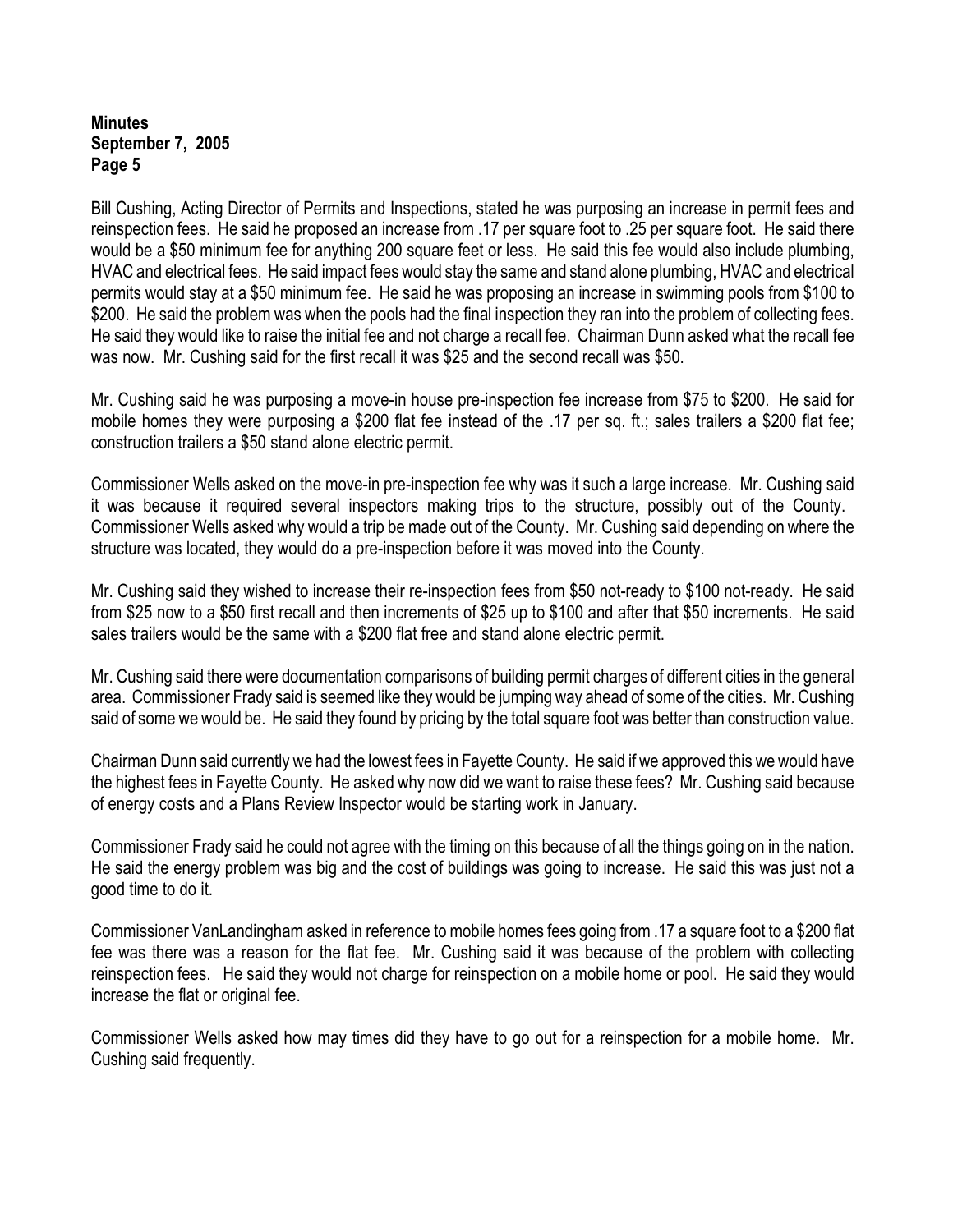Chairman Dunn said some of these increases looked like an overall increase in fees, but if you were going to charge a flat fee and not a reinspection fee it may end up not being an increase. He said there would be an increase in collections.

Commissioner Pfeifer said they would be raising the cost for people who did not require a reinspection and lowering the cost for those who did a bad job and required reinspections.

Commissioner VanLandingham said he read the reasons for raising fees-salaries and training of personnel. He said he could see where some of these might apply as justification for raising fees. He asked if going from .17 square foot to \$200 flat fee would mean that there was no reinspection fee. Mr. Cushing said there would not be a reinspection fee on flat fees.

Commissioner Wells said she did not have a problem with raising the reinspection fees. She said she thought it was fair. She said she did not mind going to .25 per square foot as long as it was per heated square foot. She said she would like to see on the mobile homes, construction trailers and other trailers .25 per heated sq. ft. and charge for reinspection. She said she did not want the people who abide by the rules pay for those who were negligent. She said she would also like to see us not increase the stand-alone plumbing permit and not increase the stand-alone HVAC permit. She said she felt those fees were accurate.

Commissioner Frady said he could go along with adding an amount for the reinspection fees. He said a lot of the other things he could not go along with.

Commissioner Pfeifer asked on the move-in house reinspection if we were doing that for the homeowner. Mr. Cushing said they were doing that for the homeowner who was buying the structure. He said they paid the fee and we do a pre-inspection.

Chairman Dunn asked on instituting a flat fee that meant no re-inspection costs, what was the incentive for someone to get it right the first time. Mr. Cushing said there was no guarantee.

Chairman Dunn said the philosophy on this was that these were user fees. He said they were trying to have the users pay the bills. Mr. Cushing said that was correct.

Commissioner Frady asked that this item be tabled for today.

# **SURVEYOR'S CERTIFICATION ON NEW CONSTRUCTION:**

Pete Frisina, Planning Department, said there had been problems with structures that did not meet setbacks. He said they planned to require a Surveyor's Certification for new single family homes. He said they would require it once the foundation was in place, before any framing took place. He said they would keep this on file so when someone came back in and wanted to build accessory structures they would need to locate the accessory structure in relation to the home and the setbacks on the site. He said they would give that information to the inspectors and if they had questions about the measurements they would know there was a problem.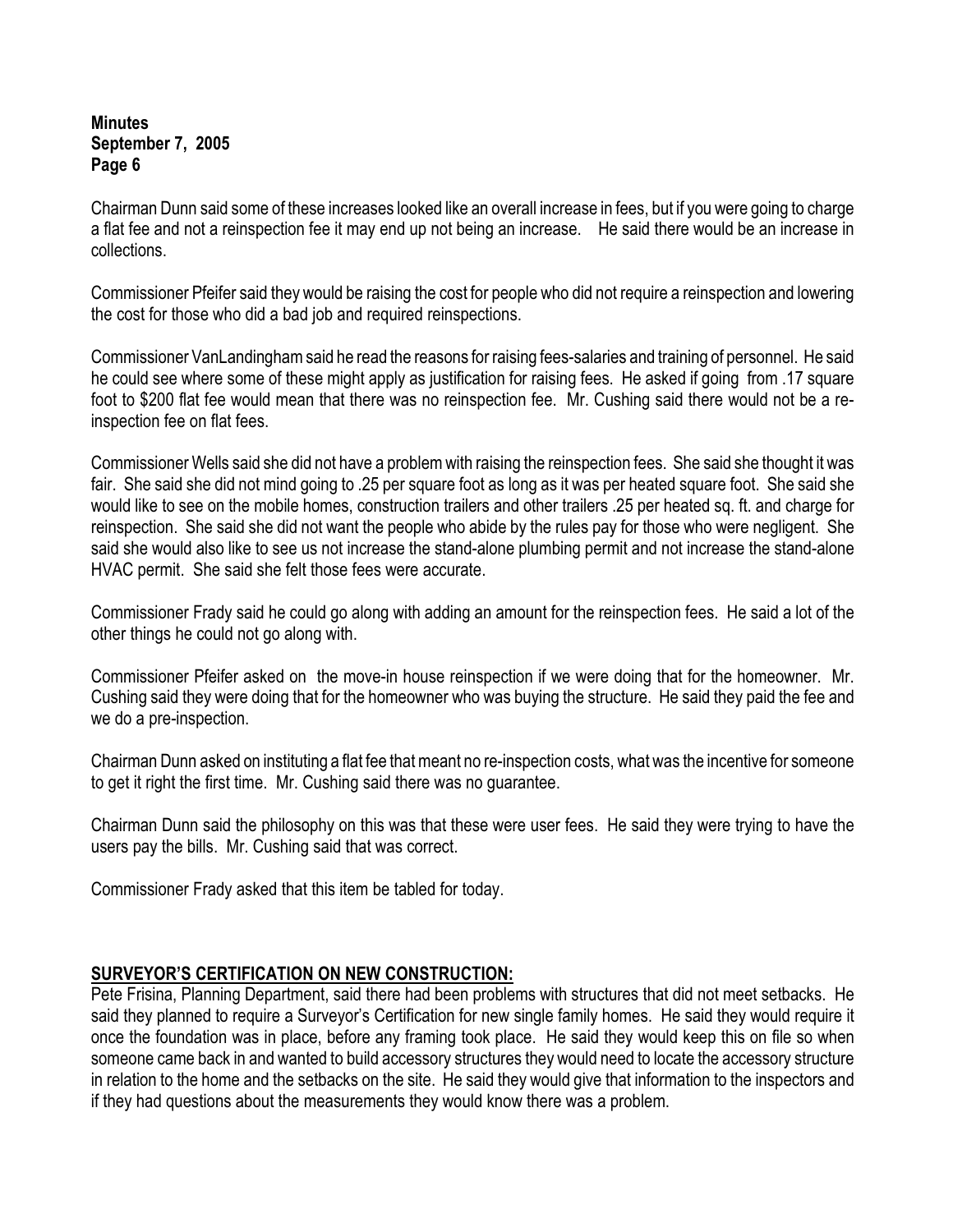Mr. Frisina said for lots that did not have a Surveyor's Certification for the primary structure, if an applicant wanted to add an accessory structure, pool or an addition they were going to request a Surveyor's Certification for the single family structure. He said they would use this to locate the additional structure on the site. He said Peachtree City, Tyrone and Fayetteville were doing this already. He said they were not going to write any new regulations or new ordinances. He said they were going to require this under the authority of the building official.

Mr. Frisina said they had a date of January 1, 2006 for the fees and thought they would do this at the same time in order to give people warning. He said they had cut it off at 15 acres. He said anything above 15 acres would not require this Certification.

Commissioner VanLandingham said he had a problem with adding \$250 - \$400 for the Surveyor's Certification for someone who wanted to build a store room when they had just built their house. He said he had a problem especially on 15 acres.

Commissioner Frady said he thought this was just for new single family home construction.

Mr. Frisina said it was, but they took it to the next level because of the problem they had with a pool just recently. He said the pool was built on a neighbor's property.

Commissioner Wells said it was new single family and accessory structures.

Mr. Fisina said once they had a survey of the home they were going to ask for accessory structures to give them the distance in relation to that home plus the setbacks. He said if they did not have a Surveyor's Certification on a lot that was built prior to this they would like for them to get the Certification for the home and show in relationship where the accessory structure was going to be placed so as to have a better idea as to where these things were going and try to alleviate a problem before someone built something where they were not suppose to.

Motion was made by Commissioner Frady, seconded by Commissioner VanLandingham, to require a Surveyor's Certification on new construction for single family homes on 15 acres or less. Motion carried 5-0.

**CONSENT AGENDA:** Motion was made by Commissioner VanLandingham, seconded by Commissioner Wells, to approve the Consent Agenda as presented. Motion carried 5-0.

# **COUNTY TO CONDUCT THE TOWN OF WOOLSEY 2005 SPECIAL ELECTION:**

Approval of request from the Town of Woolsey for the County to conduct the Town's 2005 Special Election and authorization for the Chairman to executive the agreement between the County and the Town of Woolsey. A copy of the agreement, identified as "Attachment No. 3", follows these minutes and is made an official part hereof.

# **COUNTY TO CONDUCT THE TOWN OF WOOLSEY GENERAL ELECTION:**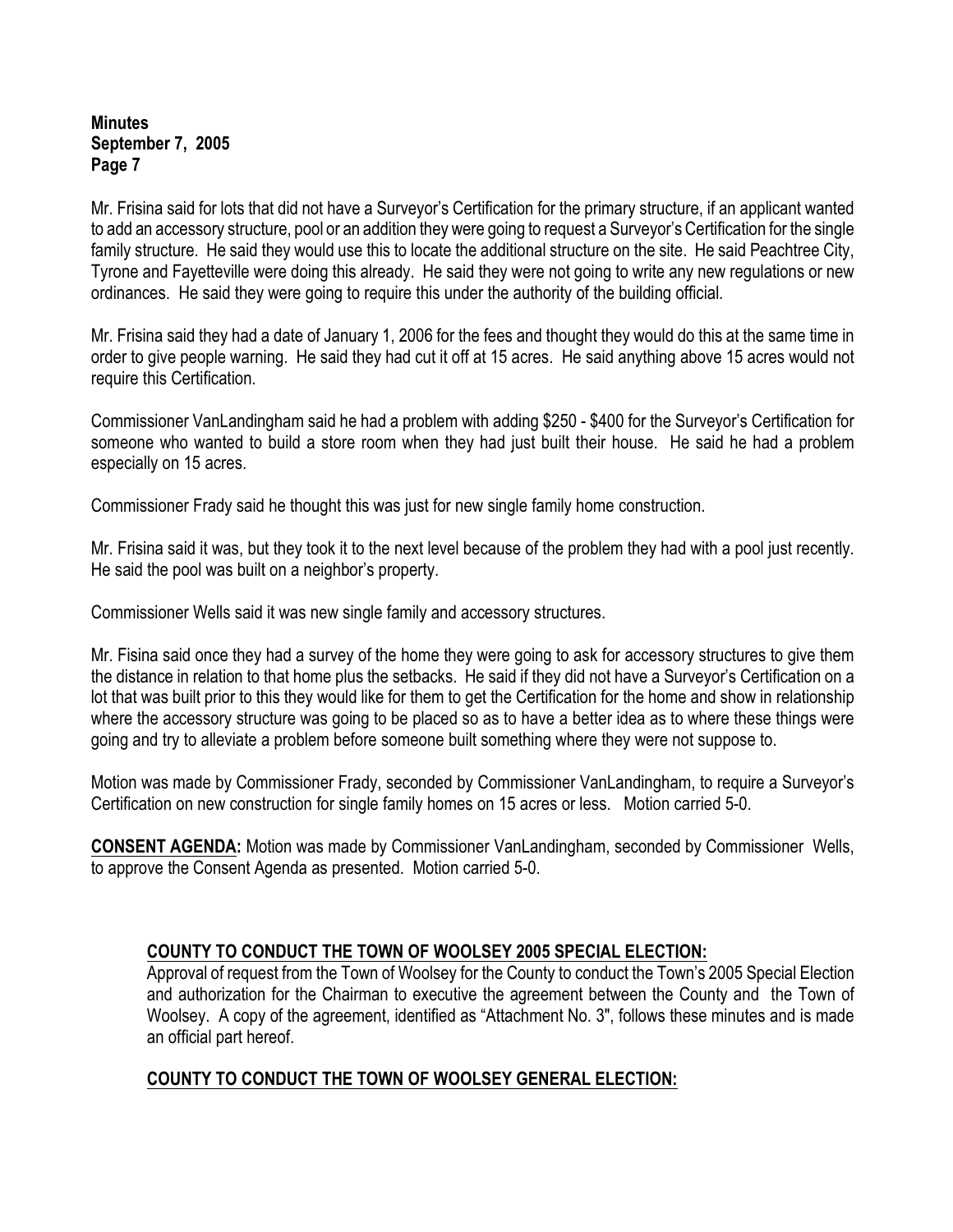> Approval of request from the Town of Woolsey for the County to conduct the town's 2005 General Election and authorization for the Chairman to execute the agreement between the County and the Town of Woolsey.A copy of the agreement, identified as "Attachment No. 4", follows these minutes and is made an official part hereof.

# **NOTICE TO PROCEED ON THE SPLOST PROGRAM PROJECTS:**

Approval of request of the Notice to Proceed on the SPLOST Program Projects as required by the SPLOST agreement and recommended by the SPLOST Project Manager Mallett & Associates.A copy of the request, identified as "Attachment No. 5", follows these minutes and is made an official part hereof.

### **RENOVATION OF THE MARSHAL'S OFFICE AND THE ENVIRONMENTAL HEALTH DEPARTMENT:**

Approval of staff's recommendation to proceed with renovations of the Marshal's Office and the Environmental Health Department at a total cost of \$26,215.37.A copy of the recommendation, identified as "Attachment No. 6", follows these minutes and is made an official part hereof.

# **SHOCKLEY PLUMBING TO PERFORM REPAIRS AT LAKE PEACHTREE CREEK CHANNEL:**

Approval of recommendation of the Water Committee to have Shockley Plumbing, Inc. to perform repairs at the Lake Peachtree creek channel below the spillway and coordinate the lowering of the lake in October 2005 with the City of Peachtree City. A copy of the recommendation, identified as "Attachment No. 7", follows these minutes and is made an official part hereof.

### **TAX ABATEMENTS AND REFUNDS:**

Approval of tax abatements and refunds as recommended.

### **EXECUTION OF ENGAGEMENT LETTER FOR CHERRY, BEKAERT & HOLLAND:**

Authorization for the Chairman to execute the engagement letter for Cherry, Bekaert & Holland, LLP to update the annual arbitrage rebate calculation for the \$55,250,000 Fayette County Public Facilities Authority Revenue Bonds. Fee for arbitrage related services not to exceed \$2,500. A copy of the letter, identified as "Attachment No. 8", follows these minutes and is made an official part hereof.

### **PURCHASE OF WATER METERS FROM BADGER METER:**

Approval of staff recommendation to purchase water meters from Badger Meter at a price of \$136,468.80. A copy of the recommendation, identified as "Attachment No. 9", follows these minutes and is made an official part hereof.

### **PURCHASE OF MULITION POWER LIFET STACKER:**

Approval of purchase of Multition Power Lift Stacker for \$2,978 for personnel to lift storage boxes to second level at fire station #6. A copy of the information, identified as "Attachment No. 10", follows these minutes and is made an official part hereof.

### **ITEMS FOR SALE AT THE SEPTEMBER 17 AUCTION:**

Approval of staff recommendation for Board to approve items for sale at the September 17, 2005 auction.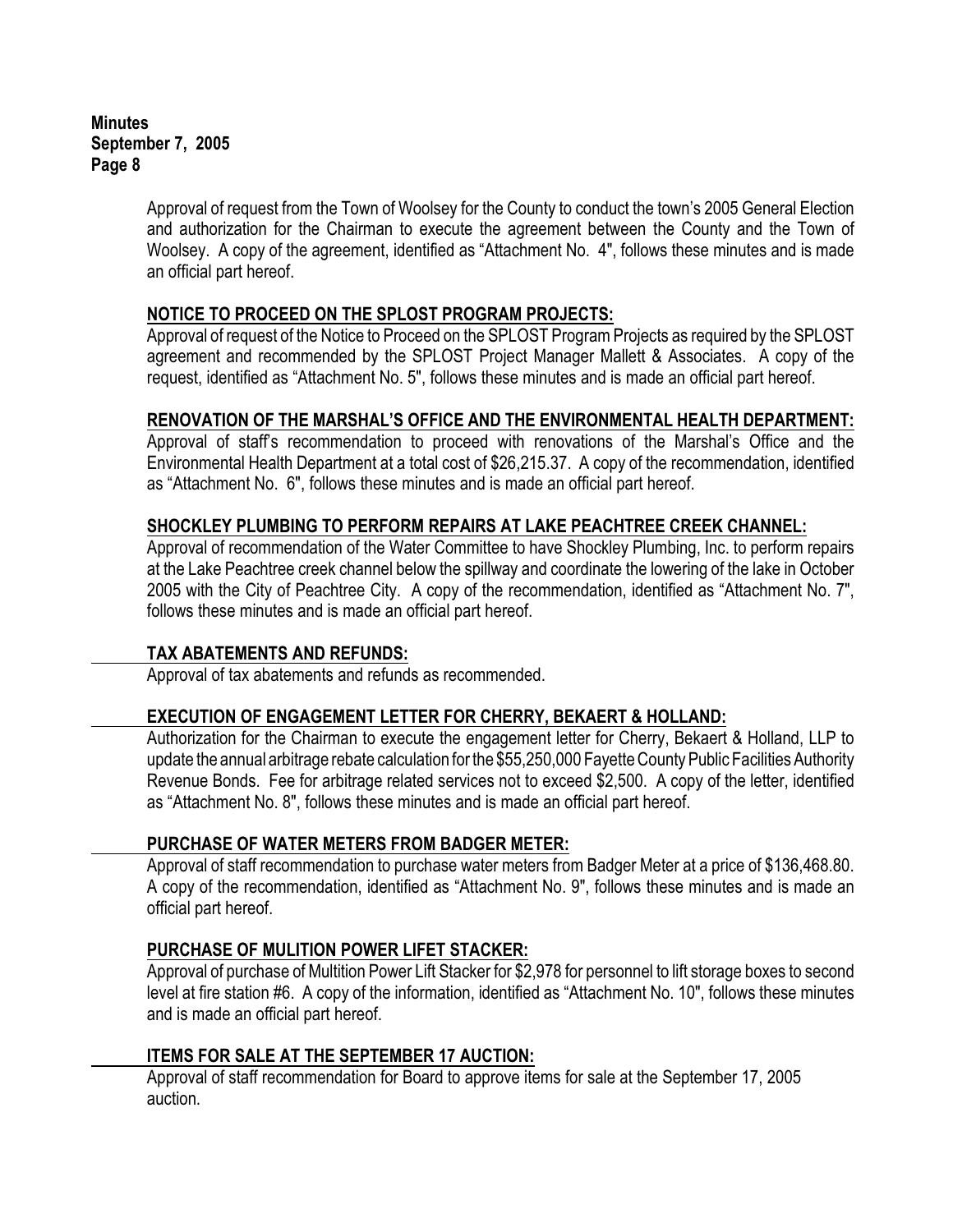### **REQUEST FUNDING UNDER LARP FOR ROAD IMPROVEMENTS:**

Approval to request funding from the Georgia Department of Transportation under the Local Assistance Road Project (LARP) for road improvements of 38.62 miles of Fayette County roads. A copy of the request, identified as "Attachment No. 11", follows these minutes and is made an official part hereof.

### **APPOINTMENT OF DESIGNATED CONTACT PERSON FOR SPLOST:**

Approval to appoint Chairman Dunn to serve as the designated contact person for the SPLOST projects as required by the SPLOST Management Contract.

### **APPROVAL OF MINUTES:**

Approval of minutes for the Board of Commissioners Budget Meeting held on May 17, 2005 and minutes from the Board of Commissioners Meeting held on August 3, 2005.

### **PUBLIC COMMENT:**

Members of the public are allowed up to five minutes each to address the Board on issues of concern other than those items which are on this evening's agenda.

Charles Lungaro, 507 Gingercake Road, Fayetteville, GA said he had been a resident of Fayette County since 1996. He said Tuesday he delivered an open letter to the Commissioners Office voicing his concern regarding hiring practices within Fayette County. He said he realized commissioners were not involved in the actual hiring practices of County employees, but, he believed they were responsible in making sure that correct procedures were used in the different County departments. He said the purpose of his letter was to point out a situation he believed existed within the structure of the County hiring procedures. He said that was age discrimination.

Mr. Lungaro said even though the date of birth was never requested on the job application, it did not take a mathematician to calculate the age, the high school graduation date, or the date released from the service. He said as a self-employed general contractor, he had been on both sides of the employment fence. He said he did understand the concerns of spending money and time acclimating a person to a new job only to see them leave in a short period of time. He said there was no guarantee that any given age group would remain on the job any longer than any other age group. He said furthermore, he believed that statistics would show that more mature individuals had less sick days and requested less days off than their younger counterparts.

Mr. Lungaro said he was requesting that the commissioners review the hiring practices used within the County to assure that all procedures were followed and all applicable laws were adhered to so that the most qualified person was given the opportunity to interview for an open position in Fayette County.

Gaynelle Stamm, 844 Wagon Wheel Circle, Fayetteville, GA said she had been in Fayette County since 1987. She asked if an update could be given on the sink hole that had been on her street since July 12.

Chairman Dunn pointed out Public Works Director Lee Hearn and Water System Director Tony Parrott and asked Ms. Stamm to meet with them after the meeting.

# **STAFF REPORTS:**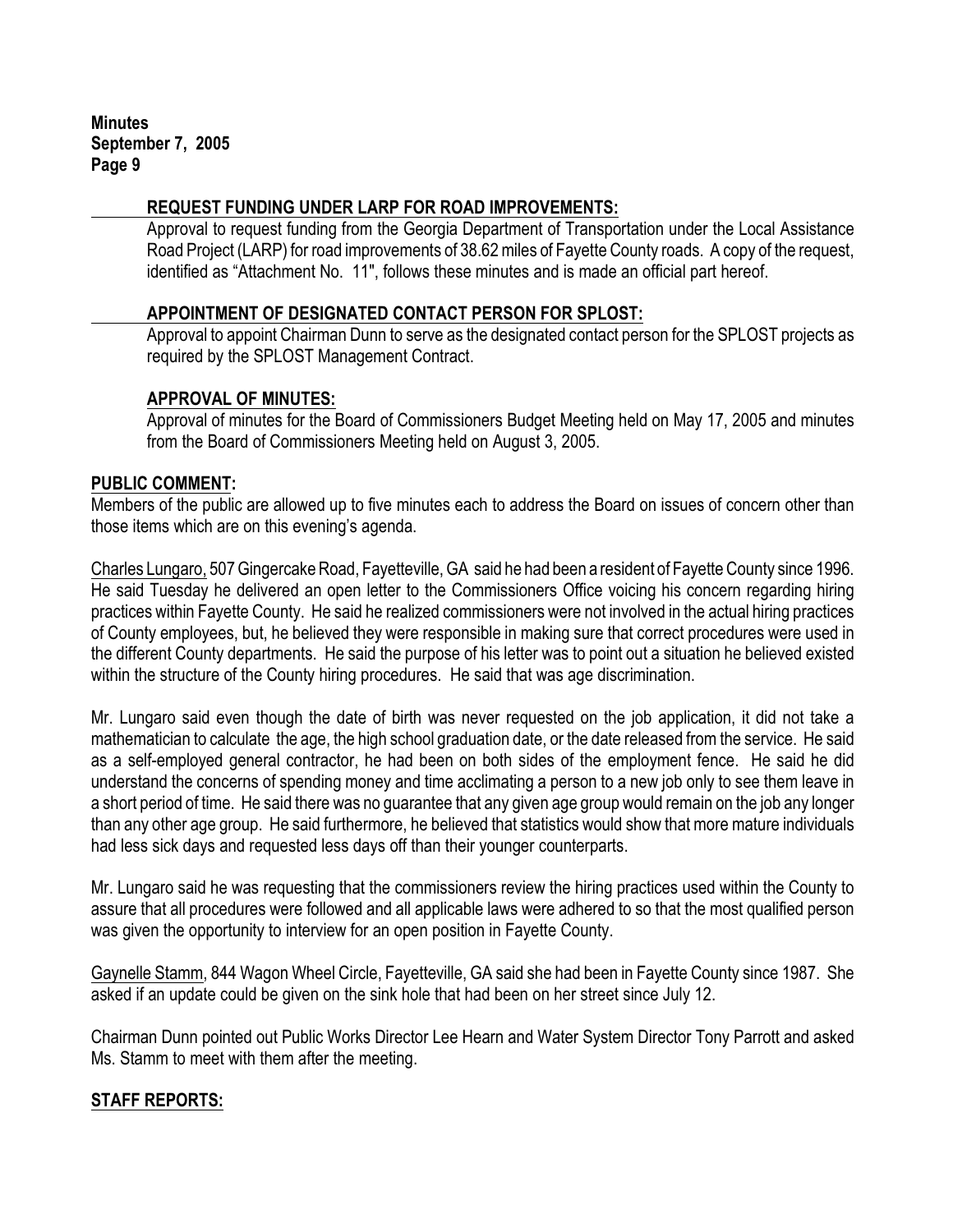**County Administrator, Chris Venice,** asked that the Board consider making funds available on an emergency basis to assist the Department of Family and Children Services in their Hurricane Katrina local relief efforts. These funds would only be available with the approval of the County's EMS department which also serves as Fayette County's Emergency Management Agency. These funds would meet the reimbursable standards set by FEMA and would not exceed \$25,000.

**County Administrator, Chris Venice,** asked that the Board approve the establishment of a separate, dedicated account at Wachovia Bank for employees to make donations to victims of Hurricane Katrina as requested by the employees. Donations would be collected over the next several weeks.

Motion was made by Commissioner Frady, seconded by Commissioner Wells, to make funds available on an emergency as-needed basis, not to exceed \$25,000, to assist the Department of Family and Children Services in their local relief efforts and would meet the reimbursable standards set by FEMA, and also to approve a dedicated account at Wachovia Bank for employee donations to victims of Hurricane Katrina. Motion carried 5-0.

**Phil Mallon, Director of Engineering,** said they were in the process of submitting the revised storm water NOI for the fourth time. He said he needed to update the designated responsible official. He asked the Board to authorize him to serve as Fayette County's responsible official with respect to the Georgia Small Municipal Separate Storm Sewer System Notice of Intent.

Motion was made by Commissioner Wells, seconded by Commissioner Frady, designating Phil Mallon as the County's responsible official with respect to the Notice of Intent. Motion carried 5-0. A copy of the letter, identified as "Attachment No. 12", follows these minutes and is made an official part hereof.

**County Attorney Dennis Davenport,** requested an Executive Session to discuss two legal items with the Board.

Motion was made by Commissioner Wells, seconded by Commissioner Pfeifer, to adjourn to Executive Session to consider two legal items. Motion carried 5-0.

### **EXECUTIVE SESSION:**

**LEGAL:** Attorney Davenport discussed a legal matter with the Board.

The Board took no action on this matter.

**LEGAL:** Attorney Davenport discussed a legal matter with the Board.

It was the consensus of the Board for the attorney to proceed in this matter.

**EXECUTIVE SESSION AFFIDAVIT:** Motion was made by Commissioner Wells, seconded by Commissioner Frady, authorizing the Chairman to execute the Executive Session Affidavit affirming that two legal items were discussed in Executive Session. Motion carried 5-0. A copy of the Affidavit, identified as "Attachment No. 13", follows these minutes and is made an official part hereof.